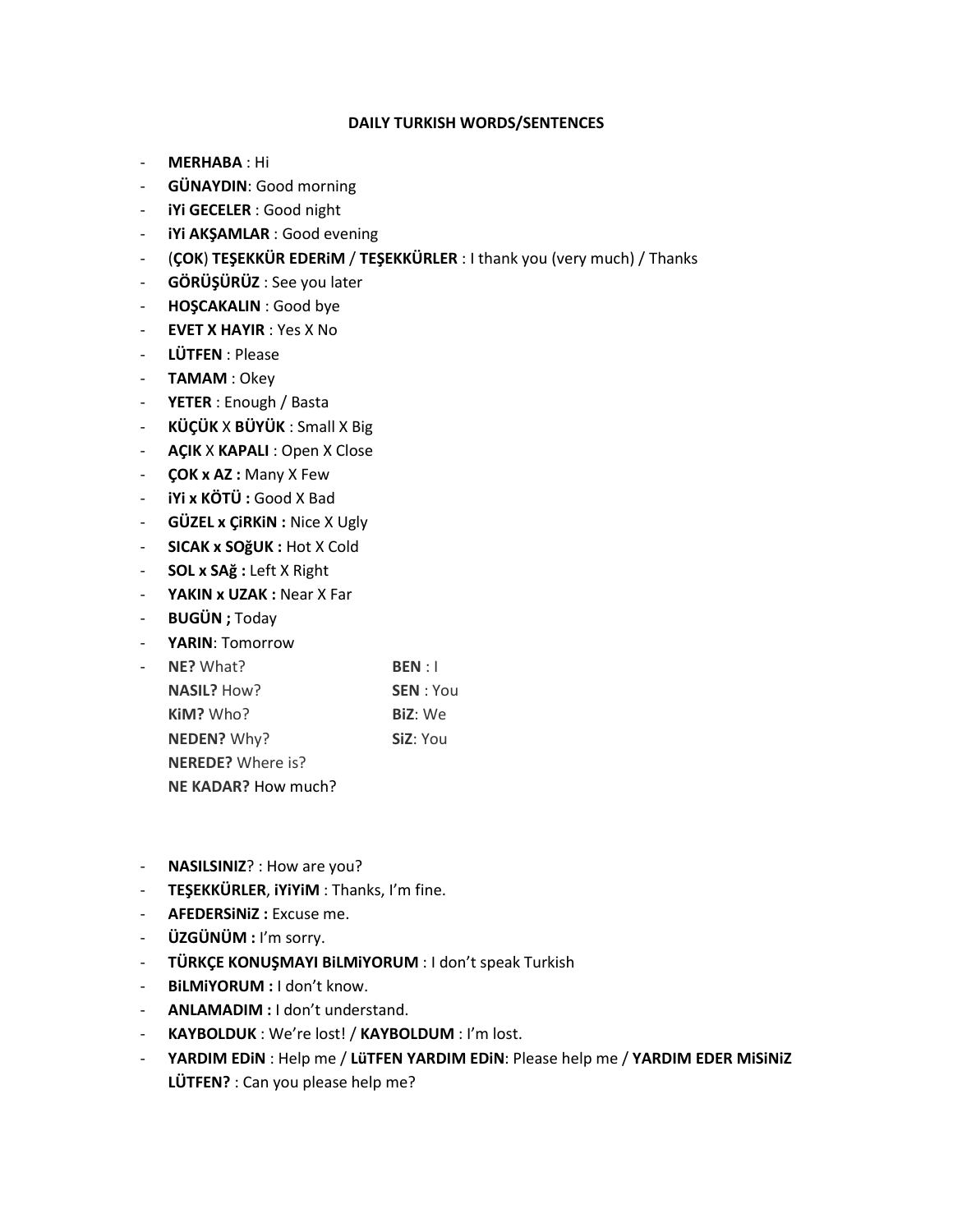- **MOTORUMUZ BOZULDU, YARDIMA iHTiYACIMIZ VAR** : Our motorcycle is broke down, we need help!!!
- **EN YAKIN BENZiN iSTASYONU NEREDE?** : Where is the closest gas station?
- **EN YAKIN LOKANTA/PASTANE/ECZANE/HASTANE/OTEL NEREDE?** : Where is the closest restaurant/pastry shop/pharmacy/hospital/hotel?
- **BiZ ŞiMDi NEREDEYiZ? = NEREDEYiZ? HARiTADA GOSTERiR MiSiNiZ LÜTFEN?** : Where are we now? Can you please show us on the map?
- **BU YOL NEREDE? BU YOLU NASIL BULABiLiRiZ?** : Where is this road? How can we find this road? (**YOL** = ROAD)
- **BU ADRESi BiLiYOR MUSUNUZ? / BU ADRES NEREDE?** : Do you know this address? Where is this address?
- **BU OTELI BiLiYOR MUSUNUZ? / BU OTEL NEREDE?** : Do you know this hotel? Where is this hotel?
- **HESAP LÜTFEN:** Check please!
- **BU NE KADAR? :** How much is this?
- **iNDiRiM** : Make discount
- **BUNUN KÜÇÜK BEDENi VAR MI? :** Do you have smaller size of this?

| <b>BASIC FOOD</b>                            | <b>VEGETABLES</b>         | <b>MEYVE (FRUIT)</b>       |
|----------------------------------------------|---------------------------|----------------------------|
| <b>PEYNIR: CHEESE</b>                        | <b>PATATES: POTATO</b>    | <b>SEFTALI: PEACH</b>      |
| <b>EKMEK: BREAD</b>                          | <b>KABAK: ZUCCHINI</b>    | <b>KAVUN: MELON</b>        |
| <b>ŞEKER: SUGAR</b>                          | PATLICAN : AGGPLANT /     | <b>KARPUZ: WATER MELON</b> |
|                                              | <b>AUBERGINE</b>          |                            |
| <b>TUZ: SALT</b>                             | <b>ISPANAK: SPINACH</b>   | <b>ELMA: APPLE</b>         |
| <b>KARABIBER: BLACK PEPPER</b>               | SOğAN : ONION             | <b>ARMUT: PEAR</b>         |
| <b>ACI BIBER: CHILLY PEPPER</b>              | <b>SARIMSAK: GARLIC</b>   | <b>ÜZÜM: GRAPE</b>         |
| <b>TAVUK: CHICKEN</b>                        | <b>DOMATES: TOMATOES</b>  | <b>MUZ: BANANA</b>         |
| ET: MEAT                                     | <b>BIBER: PEPPER</b>      | <b>PORTAKAL: ORANGE</b>    |
| <b>BALIK: FISH</b>                           | <b>MANTAR: MUSHROOM</b>   | <b>ERIK: PLUM</b>          |
| <b>KUZU ETi: LAMB MEAT</b>                   | <b>FASULYE: BEAN</b>      |                            |
| <b>DANA ETI: COW MEAT</b>                    | <b>BEZELYE: GREEN PEA</b> |                            |
| $S\ddot{\mathbf{U}}\mathbf{T}:\mathsf{MILK}$ | <b>HAVUÇ: CARROT</b>      |                            |
| <b>YUMURTA: EGG</b>                          | <b>MAYDANOZ: PARSLEY</b>  |                            |
| ZEYTINYAğI: OLIVE OIL                        |                           |                            |
| <b>TEREYAğl: BUTTER</b>                      |                           |                            |
| <b>SU: WATER</b>                             |                           |                            |
| <b>SODA: MINERAL WATER /</b>                 |                           |                            |
| <b>SPARKLING WATER</b>                       |                           |                            |
| <b>SARAP: WINE</b>                           |                           |                            |